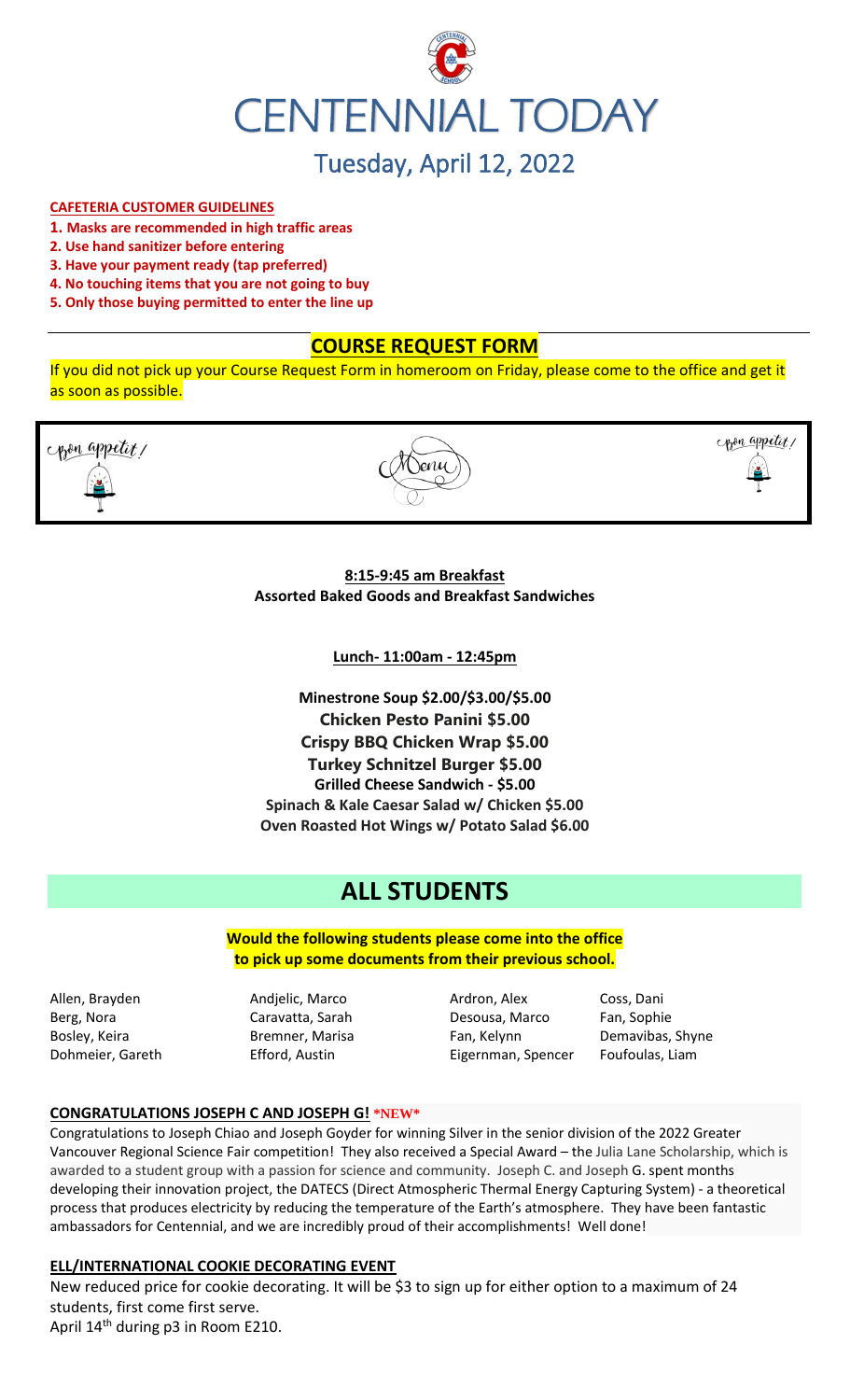# **LIBRARY POET-TREE**

Hey Centaurs!

Are you a poet and didn't know it? It is National Poetry Month!

Come to the Library during the month of April to write a poem, ode, lyrics, haiku, a prose - whatever speaks to you, and add it as a leaf to our poet-tree! Every entry gets a candy, and the chance to win a free lunch in the Centennial Cafeteria, valued at \$7!



### **ECUAD (EMILY CARR UNIVERSITY) SUMMER INSTITUTE FOR TEENS\*NEW\***

[Summer Institute for Teens,](https://www.ecuad.ca/academics/teen-programs/summer-institute-for-teens) a pre-university program for **students ages 16-18** (or who just finished Grade 10) that runs on campus **July 5-30, 2021 (9.00am – 4.00pm, on ECUAD campus)**. Tuition fees apply. This year, we are offering students a choice of 11 studios in a range of disciplines, including Communication Design, UX Design, Creative Coding, Game Design and Filmmaking. Visit the website link for more details.

#### **COQUITLAM SCIENCE EXPO IS BACK! \*NEW\***

SD43 students can show off their science skills at Coquitlam Public Library`s fifth **Science Expo on Saturday, May 7, 2022.**A partnership between the library, School District 43 and Douglas College. Four categories: Elementary, Middle, Junior and Senior Students can either work on their own, or with a partner. **They must submit a registration form and consent form** here:<https://www.coqlibrary.ca/programs/teens/science-expo> The registration deadline is **9 pm on Wednesday, Apr. 27. Ms. Caldwell in the Library at Centennial is offering support to interested students.**



# **ATTENTION ALL GRADE 11 ART STUDENTS**

The Emily Carr Headstart Art Program will be offered next year at Gleneagle, but the application process is limited to 18 applicants who submit their completed applications and payment on a first come first served basis. If you are interested in more information, please see Mrs. Castro in the Art Room E121 Immediately for an application and information brochure. The course will carry degree credit at Emily Carr and transfer credit to other Fine Art programs. The course is particularly aimed at students considering post-secondary studies in visual art, media art or design. An Emily Carr instructor will teach the course on Tuesday evenings (6.00pm - 9.00pm) at Gleneagle Secondary School (room 107). The application is due by May 25, 2022, in order to be considered for the September 2022 intake.

# **#LOCAL LOVE FUND – ART EXPO – "COMO LAKE"**

Are you a creative student who wants to spread love and joy to seniors in our community? Students are invited to participate in a travelling ART EXPO this June.

FREE to participate canvas and supplies will be provided. You create the art; we do the rest! SUPPLIES AND INFO will be available WEDNESDAY AND THURSDAY in block 3 beside the cafeteria.

Let's go Centaurs! Bring some joy and #locallove to the community! Theme: "*COMO LAKE"*. Submissions will be due May 25<sup>th</sup>. Questions? Email **dhealeywright@sd43.bc.ca** 

# **RAMADAN MUBARAK**

"Ramadan Mubarak to all our students and staff celebrating this month! If you'd like to learn more about the holiday, please see the bulletin board outside of the LEC/Skill Development rooms."

# **INFO SESSIONS FOR GRADE 11'S ONGOING**

Discover a variety of post-secondary programs in BC:<https://www.postsecondarybc.ca/events/>

# **GRADE 12**



**CAREER CENTRE Visit the online Centennial Career Centre Page [HERE](https://www.sd43.bc.ca/school/centennial/ProgramsServices/CareerCentre/experiences/Pages/default.aspx#/=)**

**@cent43careercentre** 

# **LOCAL SCHOLARSHIP APPLICANTS**

Thank you to all applicants. Winners will be advised at commencement.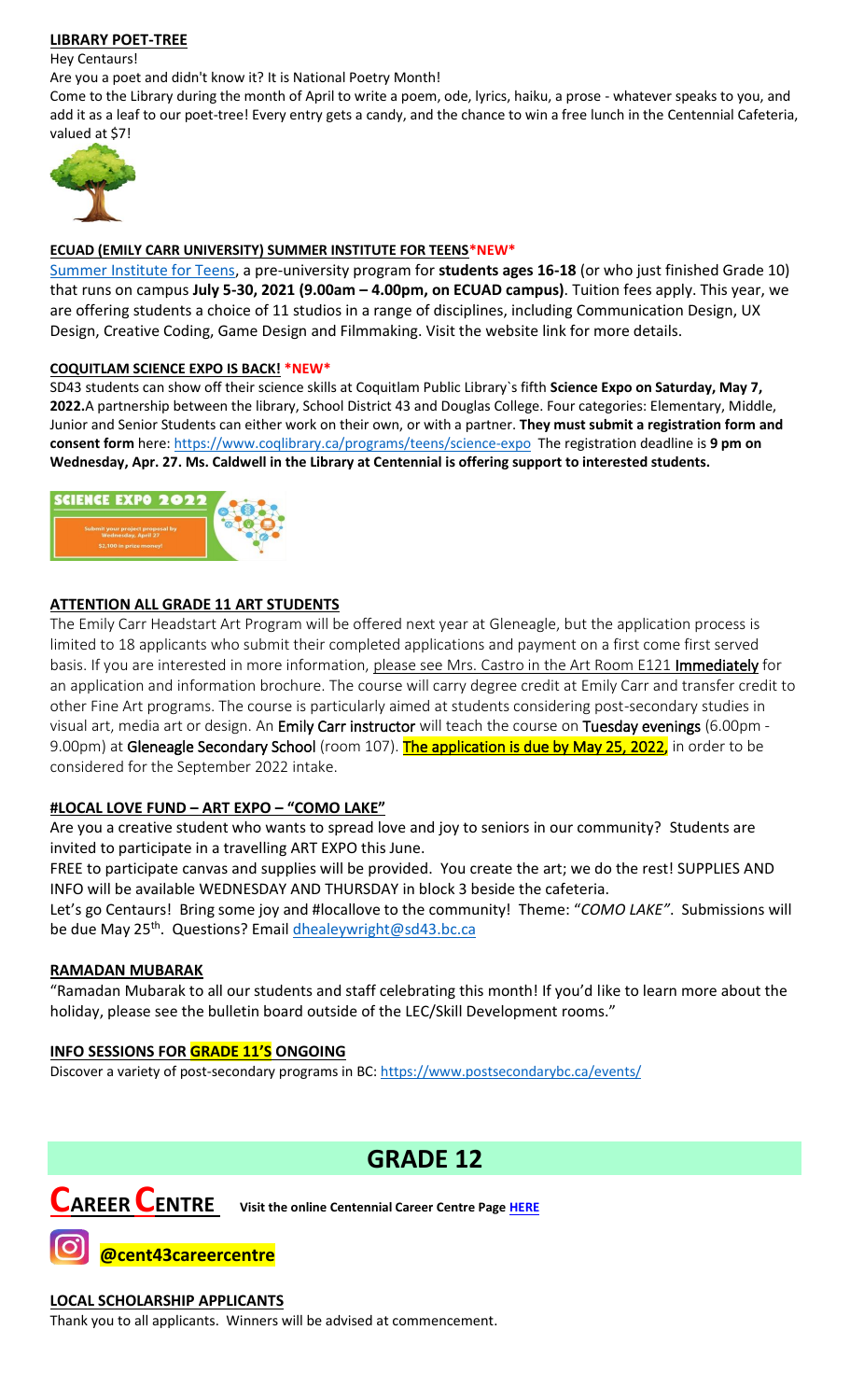# **DISTRICT AUTHORITY AWARDS**

Student can email Mrs. HW by FRIDAY to be placed on a wait list if they missed the deadline. [dhealeywright@sd43.bc.ca](mailto:dhealeywright@sd43.bc.ca)



**SAVE THE DATE FOR EXPERIENCE VCC**

Our virtual open house is back! **Mark your calendars for** Wednesday, April 20 and Thursday, April 21 to come learn about VCC's programs, meet instructors, and ask all the questions you want. [See the schedule](https://vcc.us2.list-manage.com/track/click?u=265d8acc7aa162eb26eb78d5e&id=8da9ab4282&e=d1966a5f66) and register for your free, online sessions now.

### **PEDALHEADS BIKE CAMP SEEKS INSTRUCTORS AND VOLUNTEERS**

Summer Positions available. Volunteers should apply by May 1. Visit the career centre volunteering and employment

pages. [https://www.sd43.bc.ca/school/centennial/ProgramsServices/CareerCentre/employment/Pages/defau](https://www.sd43.bc.ca/school/centennial/ProgramsServices/CareerCentre/employment/Pages/default.aspx#/=) [lt.aspx#/=](https://www.sd43.bc.ca/school/centennial/ProgramsServices/CareerCentre/employment/Pages/default.aspx#/=)

# **CAMP IGNITE – FIREFIGHTING CAMP FOR GIRLS (15-18)**

Camp Ignite is traditionally a four-day overnight camp that educates and inspires young women to follow their dreams. We aim to show our campers a future of limitless opportunities and demonstrate that anything is possible. The camp is open to BC girls in grades 11-12 (ages 15-18). <https://campignite.com/> Application:<https://campignite.com/join-us>

#### **PLAYLAND'SUMMER JOB APPLICATIONS NOW OPEN**

<https://www.pne.ca/jobs/seasonal-employment-information/> **The Fair**/summer applications will open in **May**.

#### **AWARDS PAGE:**

**<https://www.sd43.bc.ca/school/centennial/ProgramsServices/CareerCentre/financeawards/Pages/default.aspx#/=>**

#### **UNIVERSITY OF TORONTO PROSPECTIVE STUDENT INFO SESSION – IN-PERSON**

**Date: Sunday, April 24th** from 10:00 AM until 12:00 PM Check-in begins at 9:30 AM **Location: Fairmont Waterfront** *900 Canada Pl, Vancouver, BC V6C 3L5* **[PROSPECTIVE STUDENT EVENT](https://mx.technolutions.net/ss/c/VpDhrCrvzjOrNk6AZ3TbHjFLbqWBZPhhofjteQ2YNx82CaUosH1dcVhwZYliQGg4fqoAmVG1Ka_8jV1ZqG7kHkEUUWMfwc8VPjIe6VXHcqaY02ME2QCvDFADSudDQ-wU/3kx/RvkltXeQS-KcXTsaf7PNeQ/h1/qokCettkLEwcVkww2NiO3af-alqvB1eOXLnFAgxLQVQ)  [REGISTRATION](https://mx.technolutions.net/ss/c/VpDhrCrvzjOrNk6AZ3TbHjFLbqWBZPhhofjteQ2YNx82CaUosH1dcVhwZYliQGg4fqoAmVG1Ka_8jV1ZqG7kHkEUUWMfwc8VPjIe6VXHcqaY02ME2QCvDFADSudDQ-wU/3kx/RvkltXeQS-KcXTsaf7PNeQ/h1/qokCettkLEwcVkww2NiO3af-alqvB1eOXLnFAgxLQVQ)**

#### **HAVE YOU WON A SCHOLARSHIP?**

Fill out the form at the link or QR code to be added to the commencement programme. [https://forms.office.com/Pages/ResponsePage.aspx?id=74xl2ZICUkKZJWRC3iSkSwuEIlUQFhBOpXf92UwjudZURDgzNlU4](https://forms.office.com/Pages/ResponsePage.aspx?id=74xl2ZICUkKZJWRC3iSkSwuEIlUQFhBOpXf92UwjudZURDgzNlU4NEpMVzRFR0lLV0NaNU1EOVBGWC4u) [NEpMVzRFR0lLV0NaNU1EOVBGWC4u](https://forms.office.com/Pages/ResponsePage.aspx?id=74xl2ZICUkKZJWRC3iSkSwuEIlUQFhBOpXf92UwjudZURDgzNlU4NEpMVzRFR0lLV0NaNU1EOVBGWC4u)



#### **SUMMER JOB SEARCH?**

**Positions are being posted Job Bank - <https://www.jobbank.gc.ca/jobsearch/jobposting/35965594?source=searchresults> Indeed- <https://ca.indeed.com/jobs?q=summer%20student%202022&l=British%20Columbia&vjk=23313e5494867a53>**

#### **FUTURE ACES SCHOLARSHIP APPLICATION DEADLINE EXTENDED**

Applications are now open until April 18<sup>th</sup> at midnight.<http://futureaces.org/scholarship/>

#### **HEADSTART TO ART FALL 2022 – CURRENT GRADE 11'S**

#### **APPLICATION ARE NOW OPEN FOR THIS Emily Carr University level art foundation course to be held on:**

FNDT 112 Foundation Drawing Studio Day & Time: Tuesdays, 6:00-9:00pm Location: Gleneagle Secondary School Dates: September 13th to December 13th, 2022

Deadline May 25th, 2022. **STUDENTS ARE ENCOURAGED TO APPLY ASAP – 18 SPOTS AVAILABLE! FIRST COME FIRST SERVED. Visit the Career Centre for application & brochure.** Career Centre - [Centennial Secondary School \(sd43.bc.ca\)](https://www.sd43.bc.ca/school/centennial/ProgramsServices/CareerCentre/postsecondary/Pages/default.aspx#/=)